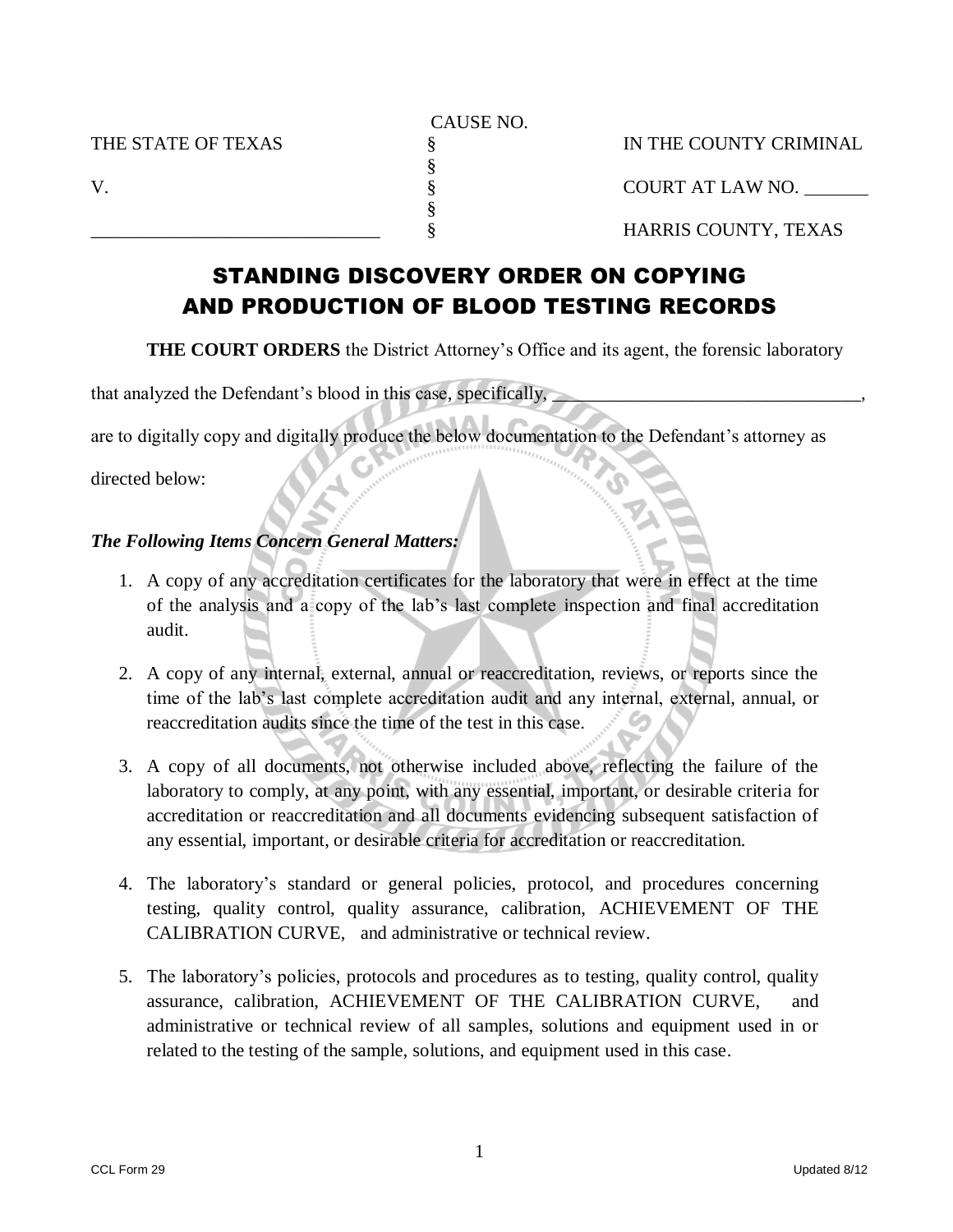- 6. The laboratory's policies, protocols, and procedures concerning the sample selection criteria used in this particular case.
- 7. The testimonial evaluation forms on each laboratory employee.

# *The Following Items Concern Pre-analytical Matters:*

- 8. Validation studies (both internal and external) that prove the validation of the method, equipment, and instructions used.
- 9. The identification and source of all internal standards, standard mixtures (separation matrix), verifiers, blanks, and controls that were run within the batch in which the sample in this case was run as well as all certificates relating to the foregoing obtained from outside vendors.
- 10. All records reflecting internal testing and verification and ongoing quality control testing of all solutions, reagents, or standard mixtures used as, as part of, or in relation to calibrators, internal standards, controls, standard mixtures, or standards in the batch in which the sample in this case was run.
- 11. All refrigeration logs, reports, or other documents in whatever form, for all refrigerated compartments in which this sample, other unknowns within the run, calibrators, internal standards, controls, standard mixtures, standards, and reagents used in or in relation to the analysis in this case were stored or kept at any time.
- 12. All proficiency testing results for any person within the chain of custody for the sample in this case, including the person who conducted the testing in this case, for two years prior to the testing of the sample in this case and for any such testing since the testing in this case. This specifically includes the summary report of expected results for the proficiency testing (and the manufacturer's information sheet) against which the proficiency test results are judged.
- 13. Balance quality control records on any balance instrument used in relation to the calibrators, samples, controls, internal standards, mixtures or other solutions used in relation to the preparation of knowns or unknowns used in the blood alcohol testing of the samples in this case. This includes the records reflecting the calibration of weights on any balance related to the solutions, mixtures, or equipment used in relation to this case as well as any control charts, for two years before and at any time since the testing of the sample in this case.
- 14. Pipette quality control records on any pipette used in relation to the calibrators, samples, controls, internal standards, mixtures or other solutions or used in relation to the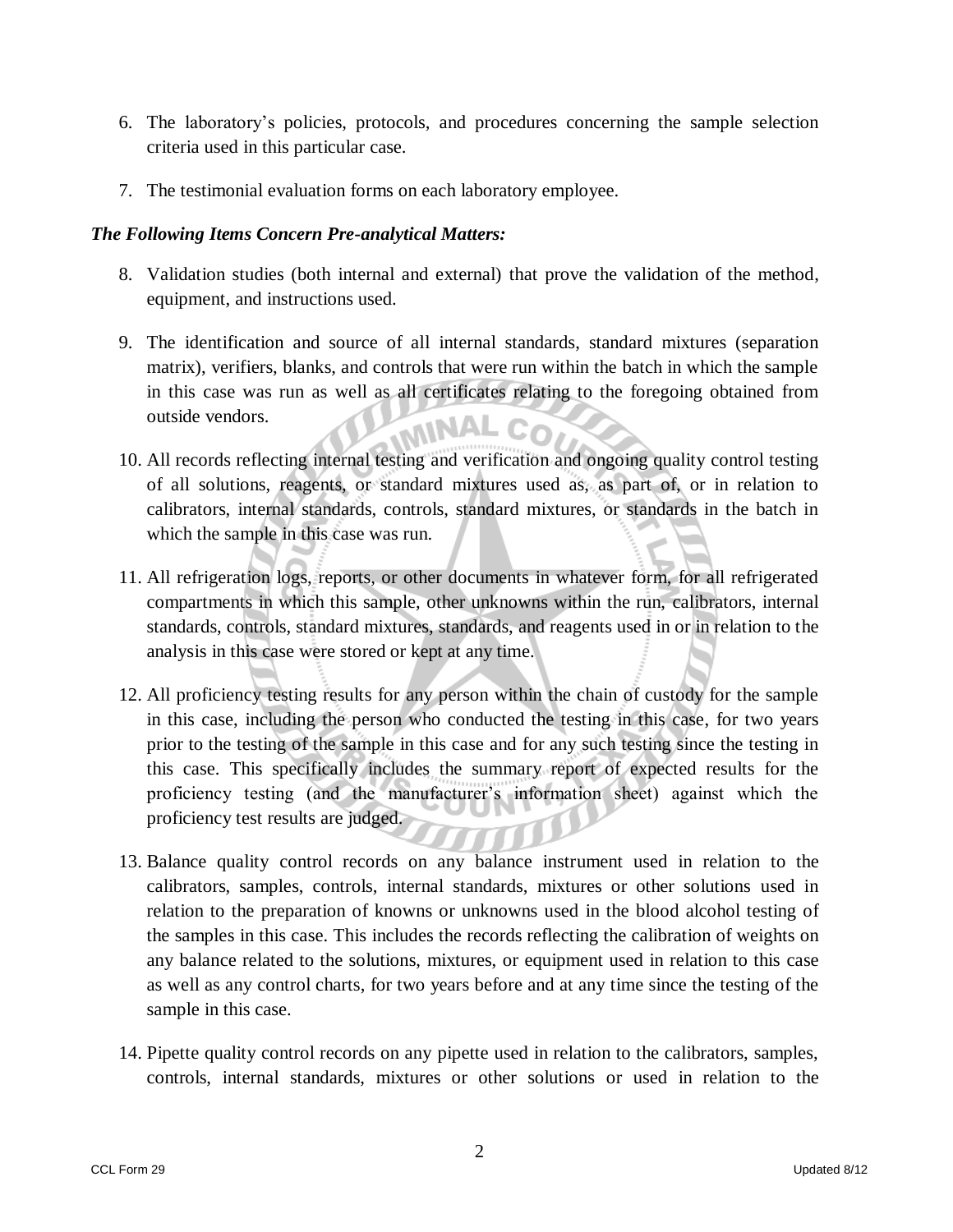preparation of knowns or unknowns used in the blood alcohol testing of the samples in this case for two years before and at any time since the testing of the sample in this case.

- 15. The employee training records, curriculum vitae, and resume for any person listed on chain of custody documents in this case or who performed the analysis in this case.
- 16. Maintenance and repair records (Internal and external) for all equipment used in relation to the testing in this case for two years before the test in this case and since the test in this case.

#### *The Following Items Concern Analytical Matters:*

- 17. The identity, make, model, and brand or manufacturer of all equipment (GS, MS, and auto Sampler) and other supporting equipment (i.e. balance, pipette, etc.) used during the analysis and/or preparation of the samples in this case and the variables used in its installation and operation.
- 18. The source and type of all consumables used in collection, preparation, and analysis of the samples run in the batch.
- 19. If a Gas or Liquid Chromatograph is used, the reporting of t0 time (time zero) according to the method.
- 20. The calibration curve and chromatograms related thereto and all chromatograms generated in the batch in which the sample in this case was tested.
- 21. All logs, spreadsheets, or other documents reflecting the sequence, order and-or analytical results of all calibrators, samples, standards, controls, and blanks in the batch containing the sample in this case.
- 22. Documentation of all machine parameters, settings, variables, and integration criteria in relation to the batch in which the sample in this case was tested.

## *The Following Items Concern Reporting Matters:*

- 23. The particular records maintained for this testing and calibration event.
- 24. All documents and bench notes contained within the folder or file for the sample in this case including a copy of any note or notation on the sample folder or file. These documents shall be segregated from all other documents produced.
- 25. If the lab received more than one vial or container of blood or other substance, records reflecting which vial was tested in this case.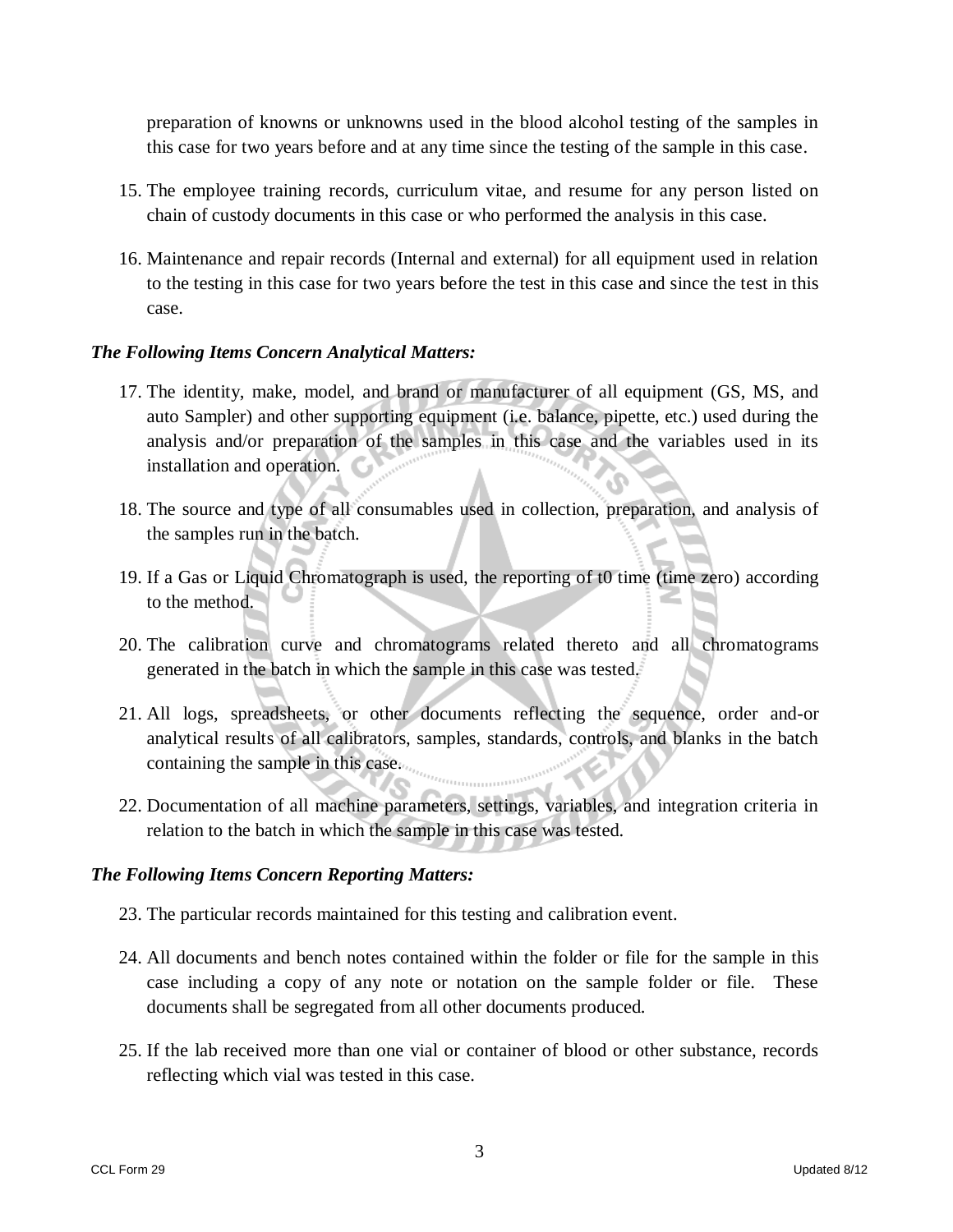- 26. The full reporting and the underlying validation of the valuation of the uncertainty measurement (UM) in the ultimate reported result.
- 27. All chain of custody logs or reports in relation to the sample and the case file or folder related to the sample in this case.
- 28. Any quality action plan and deviation request related to the type of testing, equipment, or personnel involved in this case for two years before the test in this case and since the test in this case.
- 29. An opportunity for the defense and defense experts to view, visually inspect, diagram and photographically record the GC. MS, and all ancillary equipment used to test the sample in this case as well as the area, and all immediately adjacent and adjoining areas, in which the equipment used in this case are kept, and the sample(s) and kit or packaging in which the sample was received or may be contained. If the defense wants such an inspection, it shall be at a time mutually agreed upon by the parties and the laboratory.
- 30. If a Mass Spectrometer is used, then the following additional materials should be provided:
	- 30.1 If a spectral library is used to examine spectra and elucidate spectra, the source of the library spectra.
	- 30.2 The hit list and the hit histogram for the testing.
	- 30.3 All ''tune'' reports ran within one year if a MS detector was used.

**THE COURT FURTHER ORDERS** that any evidence within the scope of the items granted

above be provided by the State to defendant's attorney's office at,

on or before 5:00 p.m. on the  $20<sup>th</sup>$  day after the date of this order, or otherwise by mutual agreement.

**THE COURT FURTHER ORDERS that this order is continuing** and the State will immediately make available to the Defendant's attorney any subsequent discoverable matter within the scope of the above granted items within 48 hours of the time it learns of or obtains such discoverable matter.

**THE COURT FURTHER ORDERS** that under the authority of *Brady v. Maryland,* 373 US 83;

83 S.Ct. 1194 (1963), all evidence favorable to the Defendant is to be produced. Additionally, as per

the Texas Disciplinary Rules of Professional Conduct Rule 3.09(d), ("Duties of District Attorneys"